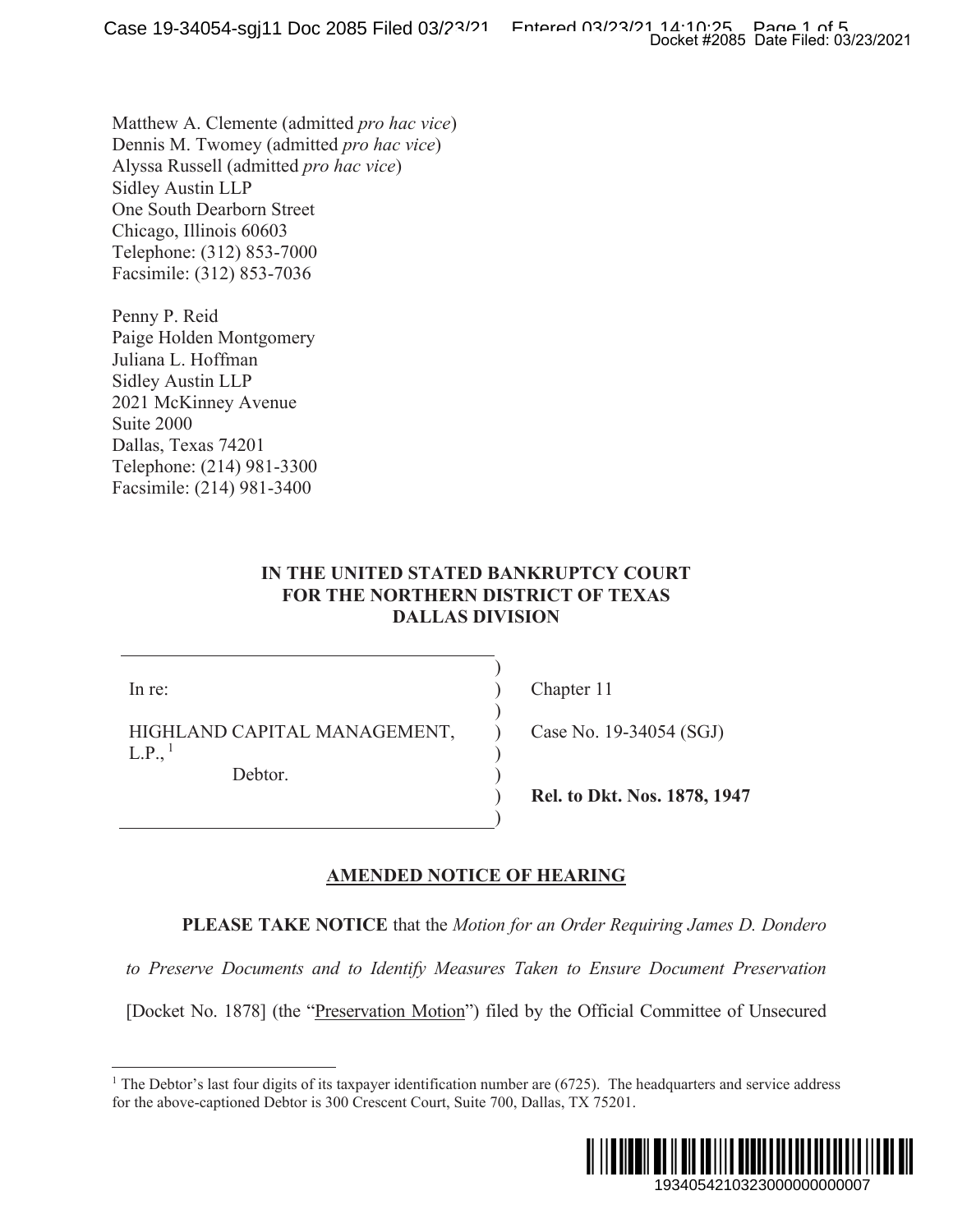Creditors' (the "Committee") in the above-captioned case was originally scheduled for hearing on Monday, March 22, 2021 at 1:30 p.m. (Central Time) (the "Hearing").

 **PLEASE TAKE FURTHER NOTICE** that the Hearing has been rescheduled to **Monday, April 5, 2021 at 1:30 p.m. (Central Time).**

 **PLEASE TAKE FURTHER NOTICE** that the Hearing on the Preservation Motion will be held via WebEx videoconference before the Honorable Stacey G. C. Jernigan, United States Bankruptcy Judge. The WebEx video participation/attendance link for the Hearing is: https://us-courts.webex.com/meet/jerniga.

A copy of the WebEx Hearing Instructions for the Hearing is attached hereto as **Exhibit A**. The WebEx Hearing Instructions for the Hearing may also be obtained from Judge Jernigan's hearing/calendar site at: https://www.txnb.uscourts.gov/judges-info/hearing-dates/judgejernigans-hearing-dates.

[*Remainder of Page Intentionally Left Blank*]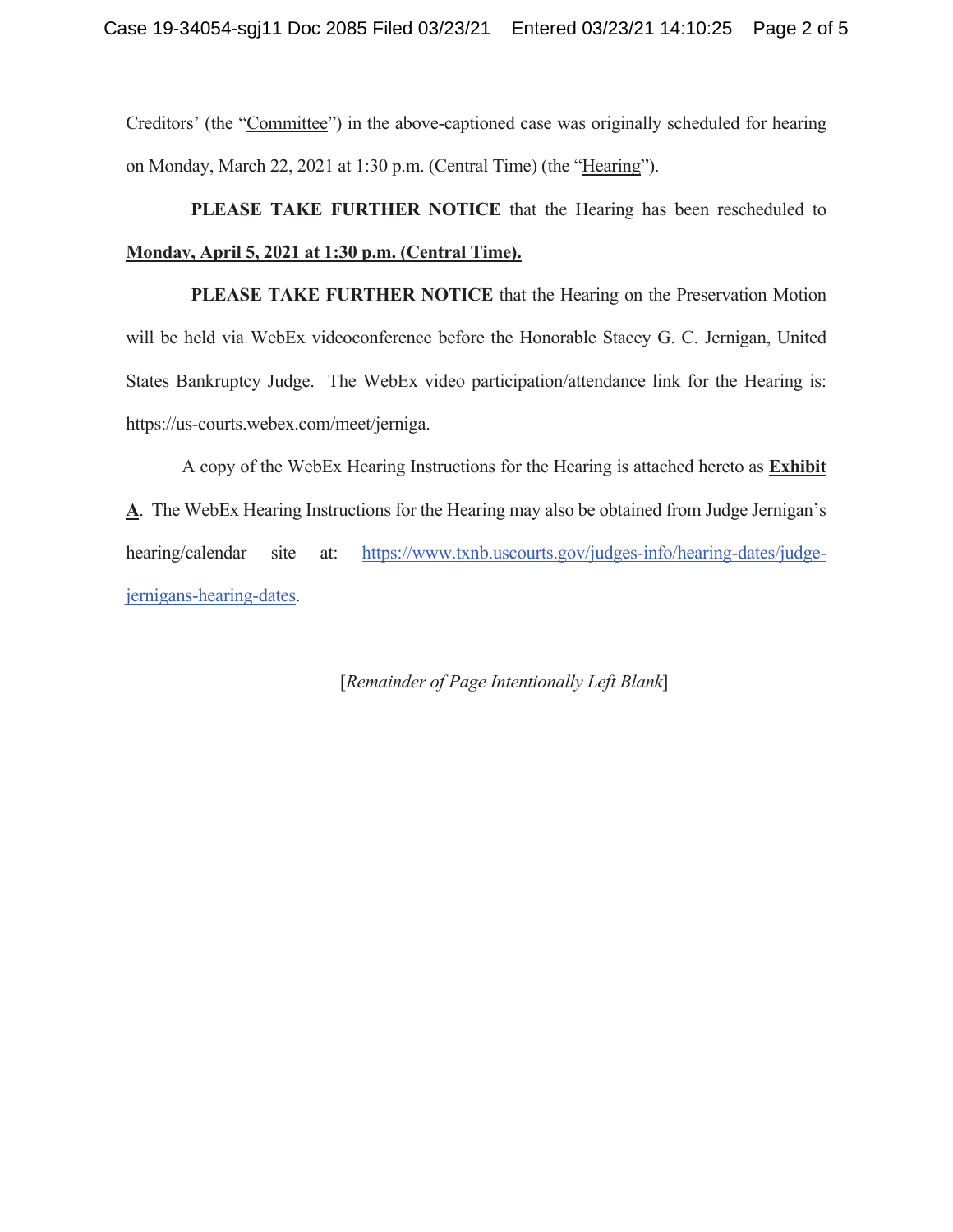### Dated: March 23, 2021 SIDLEY AUSTIN LLP

### */s/ Paige Holden Montgomery*

Penny P. Reid Paige Holden Montgomery Juliana L. Hoffman 2021 McKinney Avenue Suite 2000 Dallas, Texas 74201 Telephone: (214) 981-3300

-and-

Matthew A. Clemente (admitted *pro hac vice*) Dennis M. Twomey (admitted *pro hac vice*) Alyssa Russell (admitted *pro hac vice*) One South Dearborn Street Chicago, Illinois 60603 Telephone: (312) 853-7000 Facsimile: (312) 853-7036

*Counsel for the Official Committee of Unsecured Creditors*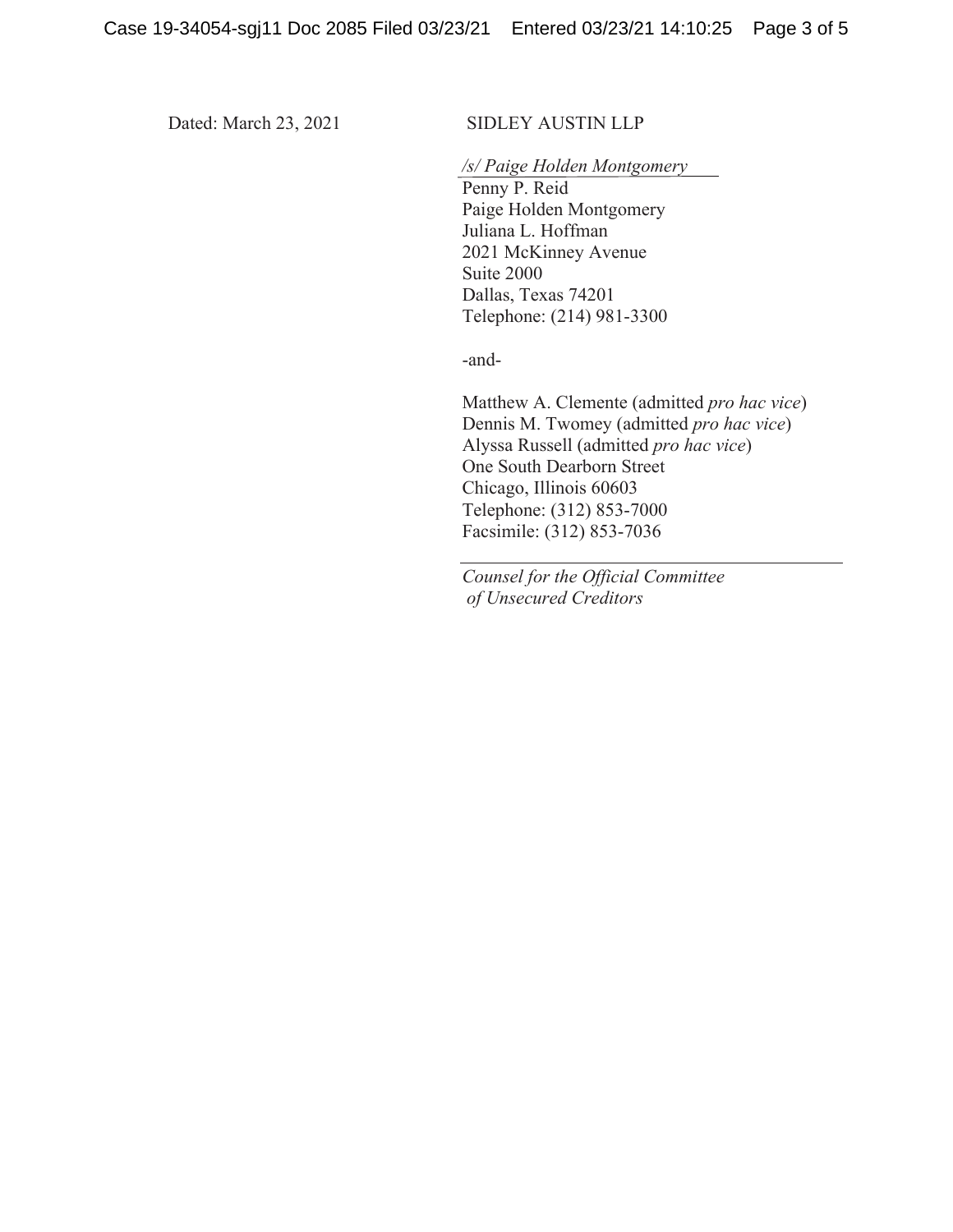# **EXHIBIT A**

### **WEBEX HEARING INSTRUCTIONS**